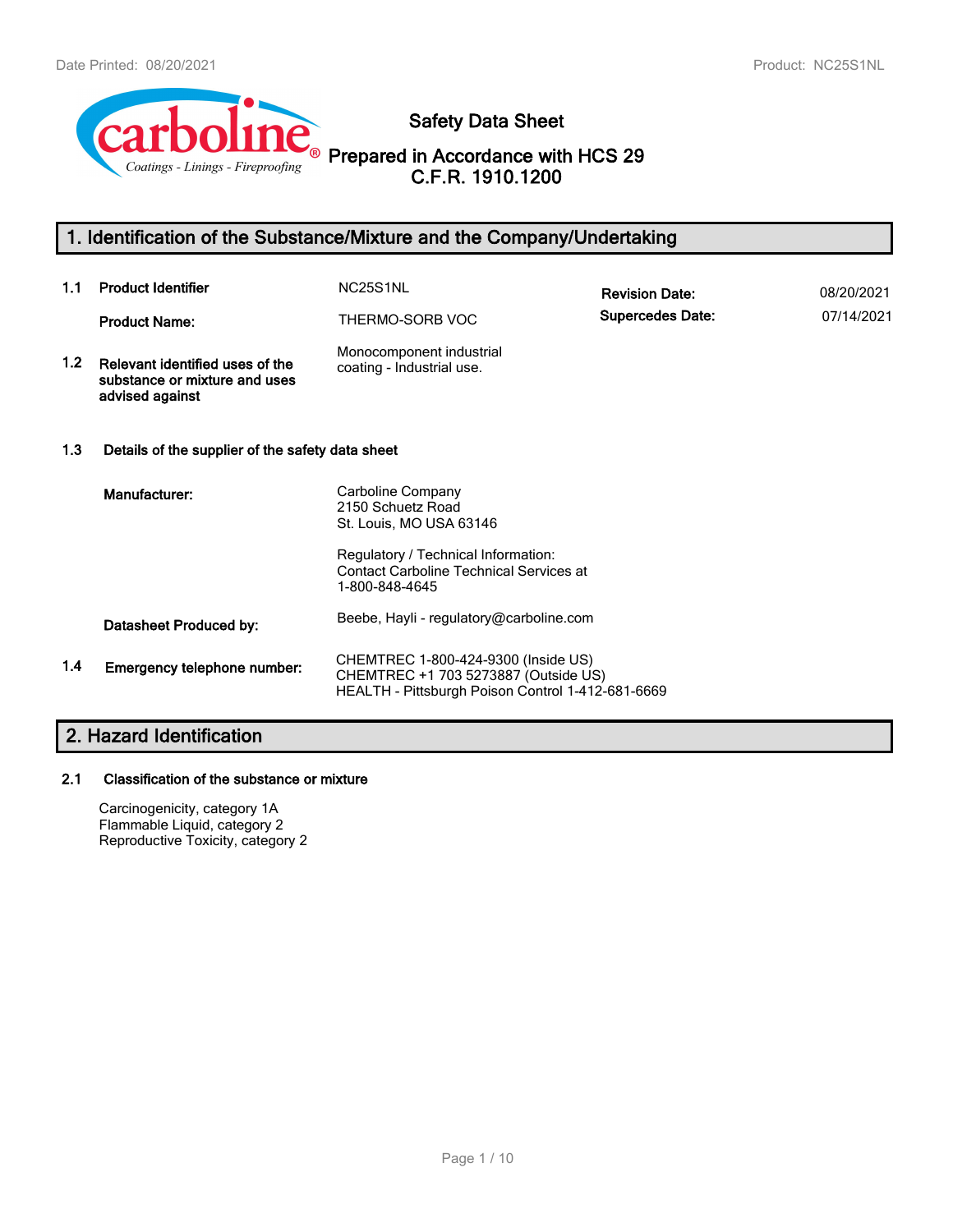# **2.2 Label elements**

#### **Symbol(s) of Product**



## **Signal Word**

Danger

#### **Named Chemicals on Label**

MELAMINE, TOLUENE

## **HAZARD STATEMENTS**

| Flammable Liquid, category 2      | H <sub>225</sub><br>H350-1A | Highly flammable liquid and vapour.<br>May cause cancer.                     |
|-----------------------------------|-----------------------------|------------------------------------------------------------------------------|
| Carcinogenicity, category 1A      | H361                        | Suspected of damaging fertility or the unborn child.                         |
| Reproductive Toxicity, category 2 |                             |                                                                              |
| <b>PRECAUTION PHRASES</b>         |                             |                                                                              |
|                                   | P <sub>201</sub>            | Obtain special instructions before use.                                      |
|                                   | P <sub>202</sub>            | Do not handle until all safety precautions have been read<br>and understood. |
|                                   | P <sub>210</sub>            | Keep away from heat/sparks/open flames/hot surfaces. - No<br>smoking.        |
|                                   | P <sub>235</sub>            | Keep cool.                                                                   |
|                                   | P <sub>284</sub>            | Wear respiratory protection.                                                 |
|                                   | P308+313                    | IF exposed or concerned: Get medical advice/attention                        |
|                                   | P403+233                    | Store in a well-ventilated place. Keep container tightly                     |

## **2.3 Other hazards**

No Information

# **Results of PBT and vPvB assessment:**

The product does not meet the criteria for PBT/VPvB in accordance with Annex XIII.

# **3. Composition/Information On Ingredients**

## **3.2 Mixtures**

#### **Hazardous ingredients**

| Name According to EEC<br><b>DIMETHYL</b><br><b>CARBONATE</b> | EINEC No.<br>210-478-4 | CAS-No.<br>616-38-6 | $\underline{\mathcal{H}}$<br>$10 - 25$ | <b>Classifications</b><br>H <sub>225</sub> |         |
|--------------------------------------------------------------|------------------------|---------------------|----------------------------------------|--------------------------------------------|---------|
| <b>MELAMINE</b>                                              | 203-615-4              | 108-78-1            | $2.5 - 10$                             | H361                                       | Repr. 2 |
| <b>TERT-BUTYL</b><br><b>ACETATE</b>                          | 208-760-7              | 540-88-5            | $2.5 - 10$                             | H225-332-335-336                           |         |
| <b>TITANIUM DIOXIDE</b>                                      | 236-675-5              | 13463-67-7          | $2.5 - 10$                             |                                            |         |
| <b>TOLUENE</b>                                               | 203-625-9              | 108-88-3            | $2.5 - 10$                             | H225-304-315-319-336-361-373               |         |
| <b>METHYL ISOAMYL</b><br><b>KETONE</b>                       | 203-737-8              | 110-12-3            | $1.0 - 2.5$                            | H226-332-361                               |         |

closed.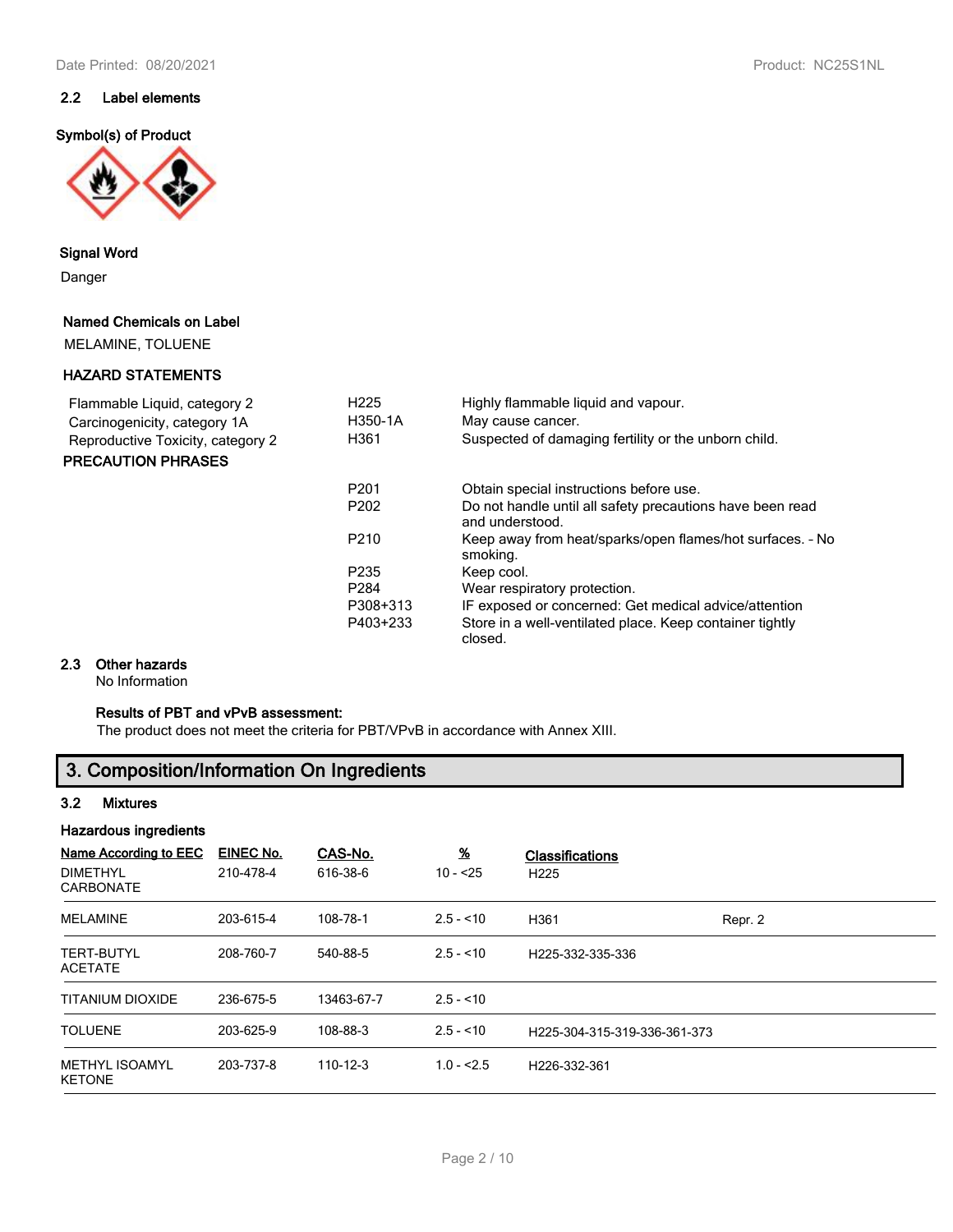#### Date Printed: 08/20/2021 Product: NC25S1NL

| <b>METHYL ETHYL</b><br><b>KETONE</b> | 201-159-0 | 78-93-3          | $1.0 - 2.5$ | H225-319-336 |                         |
|--------------------------------------|-----------|------------------|-------------|--------------|-------------------------|
| ALKANES, C14-16,<br><b>CHLORO</b>    | 287-477-0 | 1372804-76-<br>6 | $1.0 - 2.5$ |              |                         |
| ZINC STEARATE                        |           | 557-05-1         | $0.1 - 1.0$ | H331         | Acute Tox. 3 Inhalation |
| <b>CERAMIC</b><br>REFRACTORY FIBERS  | 604-314-4 | 142844-00-6      | $0.1 - 1.0$ | H350         |                         |

| CAS-No.        | <b>M-Factors</b> |
|----------------|------------------|
| 616-38-6       | 0                |
| 108-78-1       | 0                |
| 540-88-5       | 0                |
| 13463-67-7     | 0                |
| 108-88-3       | 0                |
| $110 - 12 - 3$ | 0                |
| 78-93-3        | 0                |
| 1372804-76-6   | 0                |
| 557-05-1       | 0                |
| 142844-00-6    |                  |

**Additional Information:** The text for GHS Hazard Statements shown above (if any) is given in Section 16.

## **4. First-aid Measures**

#### **4.1 Description of First Aid Measures**

**AFTER INHALATION:** Give oxygen or artificial respiration if needed. Remove person to fresh air. If signs/symptoms continue, get medical attention.

**AFTER SKIN CONTACT:** In case of contact, immediately flush skin with plenty of water for at least 15 minutes while removing contaminated clothing and shoes. If skin irritation persists, call a physician.

**AFTER EYE CONTACT:** Rinse thoroughly with plenty of water for at least 15 minutes and consult a physician. **AFTER INGESTION:** Do NOT induce vomiting. Never give anything by mouth to an unconscious person. If swallowed, call a poison control centre or doctor immediately.

#### **4.2 Most important symptoms and effects, both acute and delayed**

Harmful if swallowed. Irritating to eyes and skin. Risk of serious damage to the lungs (by aspiration). Vapours may cause drowsiness and dizziness.

#### **4.3 Indication of any immediate medical attention and special treatment needed**

No information available on clinical testing and medical monitoring. Specific toxicological information on substances, if available, can be found in section 11.

When symptoms persist or in all cases of doubt seek medical advice.

# **5. Fire-fighting Measures**

## **5.1 Extinguishing Media:**

Carbon Dioxide, Dry Chemical, Foam, Water Fog

**UNUSUAL FIRE AND EXPLOSION HAZARDS:** Flammable liquid. Vapours are heavier than air and may spread along floors. Vapours may form explosive mixtures with air. Vapors may travel to areas away from work site before igniting/flashing back to vapor source. Provide adequate ventilation. Prevent the creation of flammable or explosive concentrations of vapour in air and avoid vapour concentration higher than the occupational exposure limits. Keep away from heat/sparks/open flames/hot surfaces. - No smoking. Electrical installations / working materials must comply with the technological safety standards. Wear shoes with conductive soles.

# **FOR SAFETY REASONS NOT TO BE USED:** No Information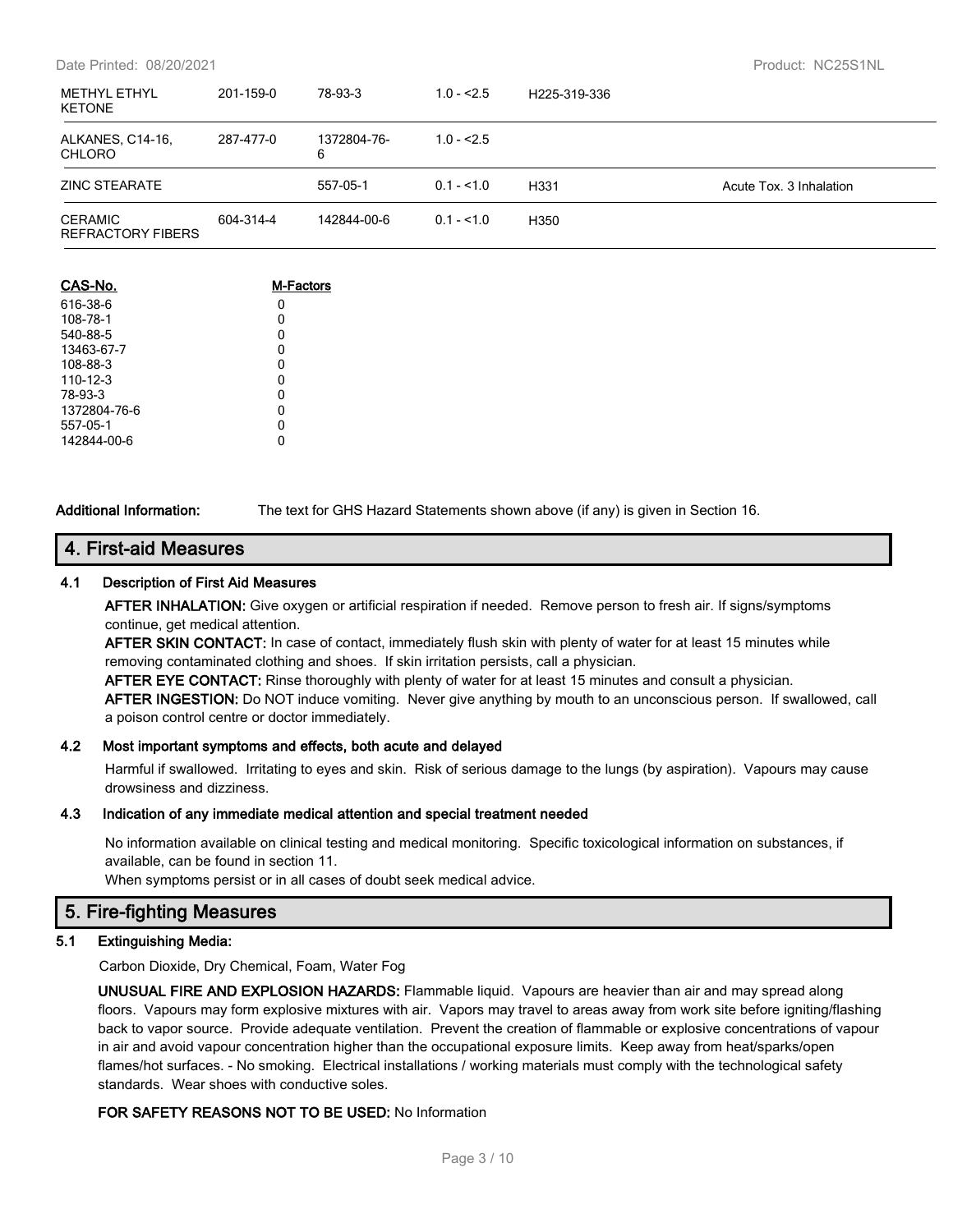#### **5.2 Special hazards arising from the substance or mixture** No Information

## **5.3 Advice for firefighters**

SPECIAL FIREFIGHTING PROCEDURES: In the event of fire, wear self-contained breathing apparatus. Cool containers / tanks with water spray. Flammable.

SPECIAL FIREFIGHTING PROTECTION EQUIPMENT: Collect contaminated fire extinguishing water separately. This must not be discharged into drains.

# **6. Accidental Release Measures**

#### **6.1 Personal precautions, protective equipment and emergency procedures**

Ensure adequate ventilation. Evacuate personnel to safe areas. Remove all sources of ignition. To avoid ignition of vapours by static electricity discharge, all metal parts of the equipment must be grounded. Wear personal protective equipment. For personal protection see section 8.

#### **6.2 Environmental precautions**

Do not allow material to contaminate ground water system. Prevent product from entering drains.

#### **6.3 Methods and material for containment and cleaning up**

Prevent further leakage or spillage if safe to do so. Contain spillage, soak up with non-combustible absorbent material, (e.g. sand, earth, diatomaceous earth, vermiculite) and transfer to a container for disposal according to local / national regulations (see section 13).

#### **6.4 Reference to other sections**

No Information

# **7. Handling and Storage**

## **7.1 Precautions for safe handling**

**INSTRUCTIONS FOR SAFE HANDLING :** Keep containers dry and tightly closed to avoid moisture absorption and contamination. Prepare the working solution as given on the label(s) and/or the user instructions. Do not breathe vapours or spray mist. Ensure all equipment is electrically grounded before beginning transfer operations. Do not use sparking tools. Do not get in eyes, on skin, or on clothing. Use only with adequate ventilation/personal protection. Wash thoroughly after handling.

**PROTECTION AND HYGIENE MEASURES :** Handle in accordance with good industrial hygiene and safety practice. Wash hands before breaks and at the end of workday. When using, do not eat, drink or smoke.

#### **7.2 Conditions for safe storage, including any incompatibilities**

#### **CONDITIONS TO AVOID:** Heat, flames and sparks.

**STORAGE CONDITIONS:** Keep container closed when not in use. Store in a dry, well ventilated place away from sources of heat, ignition and direct sunlight.

#### **7.3 Specific end use(s)**

No specific advice for end use available.

# **8. Exposure Controls/Personal Protection**

#### **8.1 Control parameters**

# **Ingredients with Occupational Exposure Limits**

## **(US)**

| Name               | CAS-No.  | <b>ACGIH TWA</b> | <b>ACGIH STEL</b> | <b>ACGIH Ceiling</b> |
|--------------------|----------|------------------|-------------------|----------------------|
| DIMETHYL CARBONATE | 616-38-6 | N/E              | N/E               | N/E                  |
| MELAMINE           | 108-78-1 | N/E              | N/E               | N/E                  |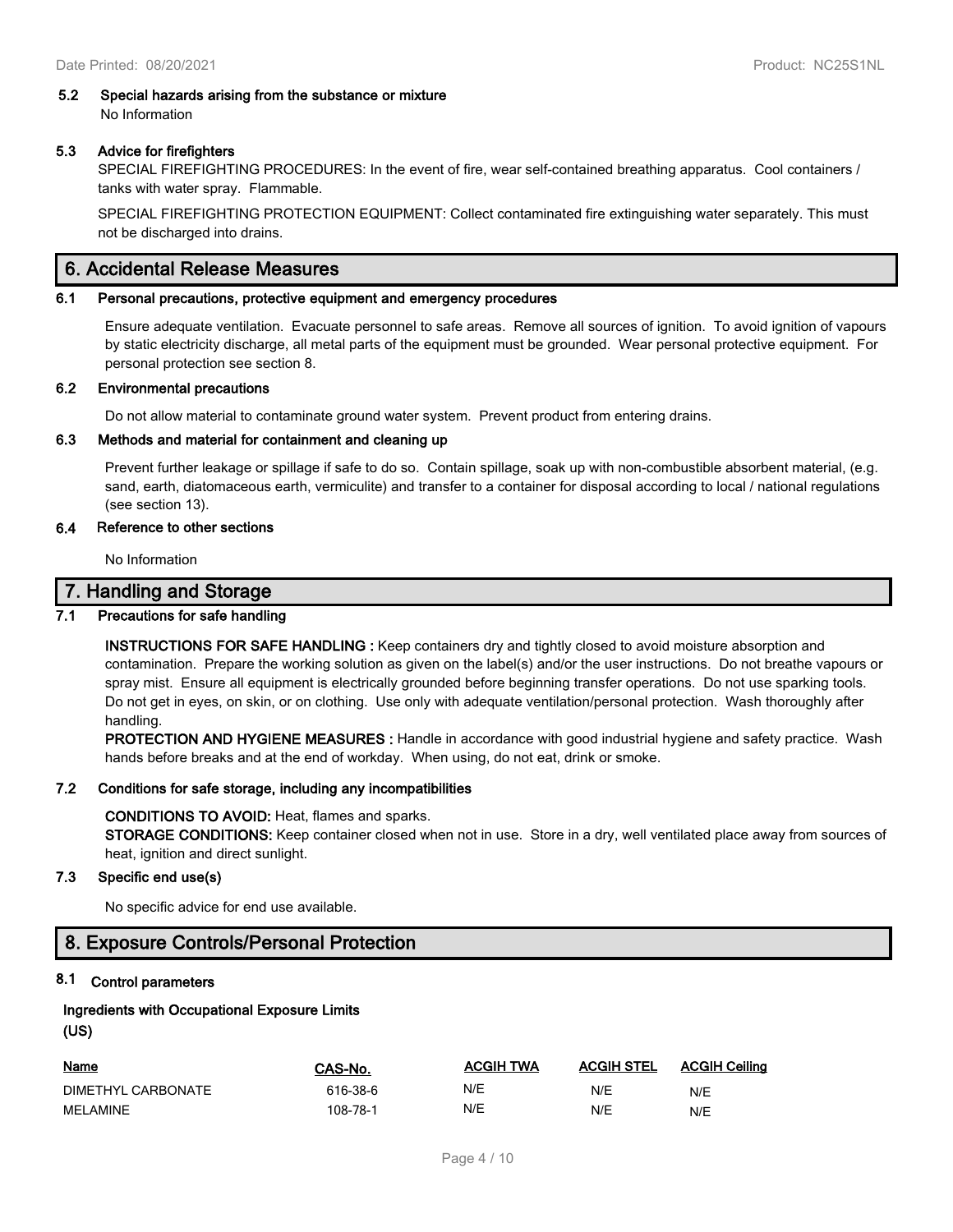Date Printed: 08/20/2021 **Product: NC25S1NL** 

| <b>TERT-BUTYL ACETATE</b><br><b>TITANIUM DIOXIDE</b><br><b>TOLUENE</b><br>METHYL ISOAMYL KETONE<br><b>METHYL ETHYL KETONE</b><br>ALKANES, C14-16, CHLORO<br><b>ZINC STEARATE</b><br><b>CERAMIC REFRACTORY FIBERS</b> | 540-88-5<br>13463-67-7<br>108-88-3<br>$110 - 12 - 3$<br>78-93-3<br>1372804-76-6<br>557-05-1<br>142844-00-6 | <b>50 PPM</b><br>10 mg/m $3$<br>20 PPM<br>20 PPM<br>200 PPM<br>N/E<br>10 MG/M3<br>N/E | <b>150 PPM</b><br>N/E<br>N/E<br><b>50 PPM</b><br>300 PPM<br>N/E<br>N/E<br>N/E | N/E<br>N/E<br>N/E<br>N/E<br>N/E<br>N/E<br>N/E<br>N/E |
|----------------------------------------------------------------------------------------------------------------------------------------------------------------------------------------------------------------------|------------------------------------------------------------------------------------------------------------|---------------------------------------------------------------------------------------|-------------------------------------------------------------------------------|------------------------------------------------------|
| Name                                                                                                                                                                                                                 | CAS-No.                                                                                                    | <b>OSHA PEL</b>                                                                       | <b>OSHA STEL</b>                                                              |                                                      |
| <b>DIMETHYL CARBONATE</b>                                                                                                                                                                                            | 616-38-6                                                                                                   | N/E                                                                                   | N/E                                                                           |                                                      |
| <b>MELAMINE</b>                                                                                                                                                                                                      | 108-78-1                                                                                                   | N/E                                                                                   | N/E                                                                           |                                                      |
| <b>TERT-BUTYL ACETATE</b>                                                                                                                                                                                            | 540-88-5                                                                                                   | 950 MGM3, 200 PPM                                                                     | N/E                                                                           |                                                      |
| <b>TITANIUM DIOXIDE</b>                                                                                                                                                                                              | 13463-67-7                                                                                                 | <b>15 MGM3</b>                                                                        | N/E                                                                           |                                                      |
| <b>TOLUENE</b>                                                                                                                                                                                                       | 108-88-3                                                                                                   | $200$ ppm                                                                             | 560 MGM3, 150<br><b>PPM</b>                                                   |                                                      |
| <b>METHYL ISOAMYL KETONE</b>                                                                                                                                                                                         | 110-12-3                                                                                                   | 240 MGM3, 50 PPM                                                                      | N/E                                                                           |                                                      |
| METHYL ETHYL KETONE                                                                                                                                                                                                  | 78-93-3                                                                                                    |                                                                                       | 590 MGM3, 200 PP885 MGM3, 300<br><b>PPM</b>                                   |                                                      |
| ALKANES, C14-16, CHLORO                                                                                                                                                                                              | 1372804-76-6                                                                                               | N/E                                                                                   | N/E                                                                           |                                                      |
| <b>ZINC STEARATE</b>                                                                                                                                                                                                 | 557-05-1                                                                                                   | 5 MGM3 15 MGM3                                                                        | N/E                                                                           |                                                      |
| <b>CERAMIC REFRACTORY FIBERS</b>                                                                                                                                                                                     | 142844-00-6                                                                                                | 0.5 FIBR/CC/8H                                                                        | N/E                                                                           |                                                      |

**FURTHER ADVICE:** Refer to the regulatory exposure limits for the workforce enforced in each country. Some components may not have been classified under the EU CLP Regulation.

## **8.2 Exposure controls**

#### **Personal Protection**

**RESPIRATORY PROTECTION:** In order to avoid inhalation of spray-mist and sanding dust, all spraying and sanding must be done wearing adequate respirator. Use only with ventilation to keep levels below exposure guidelines reported in this document. User should test and monitor exposure levels to ensure all personnel are below guidelines. If not sure, or not able to monitor, use State or federally approved supplied air respirator. For silica containing coatings in a liquid state, and/or if no exposure limits are established above, air-supplied respirators are generally not required.

**EYE PROTECTION:** Safety glasses with side-shields.

**HAND PROTECTION:** Gloves should be discarded and replaced if there is any indication of degradation or chemical breakthrough. Impervious gloves. Request information on glove permeation properties from the glove supplier. Lightweight protective clothing

## **OTHER PROTECTIVE EQUIPMENT:** No Information

**ENGINEERING CONTROLS:** Avoid contact with skin, eyes and clothing. Ensure adequate ventilation, especially in confined areas.

# **9. Physical and Chemical Properties**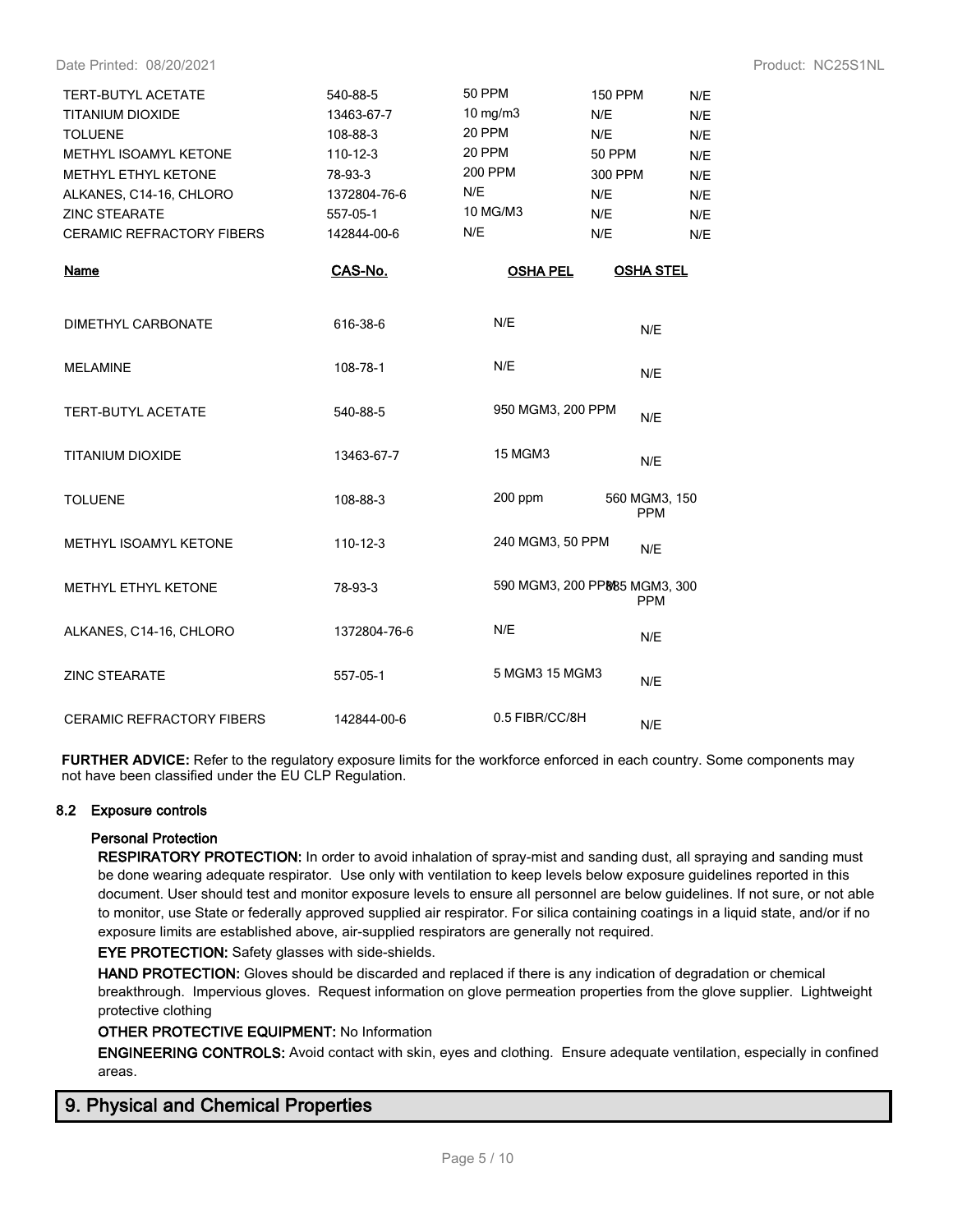## **9.1 Information on basic physical and chemical properties**

|     | Appearance:                                     | Grey, Viscous Liquid         |
|-----|-------------------------------------------------|------------------------------|
|     | <b>Physical State</b>                           | Liquid                       |
|     | Odor                                            | Solvent                      |
|     | Odor threshold                                  | N/D                          |
|     | pH                                              | N/D                          |
|     | Melting point / freezing point (°C)             | N/D                          |
|     | Boiling point/range (°C)                        | 149 F (65 C) - 601 F (316 C) |
|     | Flash Point (°C)                                | 45F (7C)                     |
|     | <b>Evaporation rate</b>                         | Slower Than Ether            |
|     | Flammability (solid, gas)                       | Not determined               |
|     | Upper/lower flammability or explosive<br>limits | $1.0 - 36.0$                 |
|     | Vapour Pressure, mmHg                           | N/D                          |
|     | Vapour density                                  | Heavier than Air             |
|     | <b>Relative density</b>                         | Not determined               |
|     | Solubility in / Miscibility with water          | N/D                          |
|     | Partition coefficient: n-octanol/water          | Not determined               |
|     | Auto-ignition temperature (°C)                  | Not determined               |
|     | Decomposition temperature (°C)                  | Not determined               |
|     | <b>Viscosity</b>                                | Unknown                      |
|     | <b>Explosive properties</b>                     | Not determined               |
|     | <b>Oxidising properties</b>                     | Not determined               |
| 9.2 | Other information                               |                              |
|     | VOC Content g/l:                                | 142                          |
|     | Specific Gravity (g/cm3)                        | 1.33                         |

# **10. Stability and Reactivity**

## **10.1 Reactivity**

No reactivity hazards known under normal storage and use conditions.

## **10.2 Chemical stability**

Stable under normal conditions.

## **10.3 Possibility of hazardous reactions**

Hazardous polymerisation does not occur.

#### **10.4 Conditions to avoid**

Heat, flames and sparks.

# **10.5 Incompatible materials**

Strong oxidizing agents.

# **10.6 Hazardous decomposition products**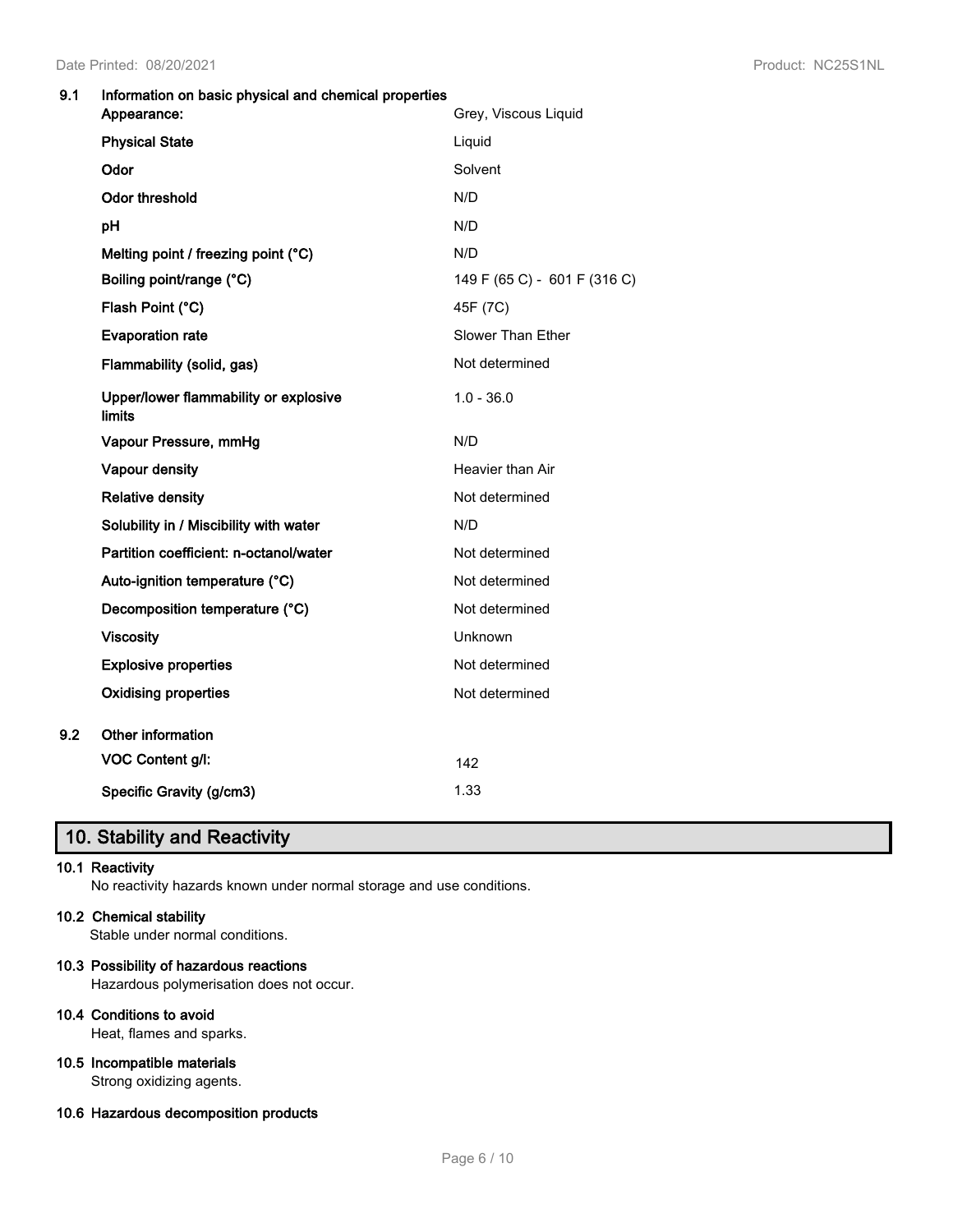Carbon dioxide (CO2), carbon monoxide (CO), oxides of nitrogen (NOx), dense black smoke.

# **11. Toxicological Information**

|  |  |  | 11.1 Information on toxicological effects |  |
|--|--|--|-------------------------------------------|--|
|--|--|--|-------------------------------------------|--|

| <b>Acute Toxicity:</b>            |                                   |
|-----------------------------------|-----------------------------------|
| Oral LD50:                        | N/D                               |
| <b>Inhalation LC50:</b>           | N/D                               |
| Irritation:                       | Unknown                           |
| Corrosivity:                      | Unknown                           |
| Sensitization:                    | Unknown                           |
| Repeated dose toxicity:           | Unknown                           |
| Carcinogenicity:                  | Carcinogenicity, category 1A      |
| Mutagenicity:                     | Unknown                           |
| <b>Toxicity for reproduction:</b> | Reproductive Toxicity, category 2 |
| STOT-single exposure:             | Unknown                           |
| STOT-repeated exposure:           | Unknown                           |
| <b>Aspiration hazard:</b>         | Unknown                           |

**If no information is available above under Acute Toxicity then the acute effects of this product have not been tested. Data on individual components are tabulated below:**

| <u>CAS-No.</u> | <b>Chemical Name</b>                 | Oral LD50                  | Dermal LD50                    | Vapor LC50                              | Gas LC50          | <b>Dust/Mist</b><br><b>LC50</b> |
|----------------|--------------------------------------|----------------------------|--------------------------------|-----------------------------------------|-------------------|---------------------------------|
| 616-38-6       | DIMETHYL CARBONATE                   | 12900 mg/kg,<br>oral, rat  | >2000 mg/kg,<br>dermal, rabbit | Not Available                           | 0.000             | 0.000                           |
| 108-78-1       | <b>MELAMINE</b>                      | 3161 mg/kg,<br>oral, rat   | Not Available                  | $3248$ mg/m $3$<br>8 Hr, Inh, Rat       | 0.000             | 0.000                           |
| 540-88-5       | <b>TERT-BUTYL ACETATE</b>            | 3160 mg/kg,<br>oral, rat   | Not Available                  | 4000 ppm/6<br>hours, rat<br>inhalation  | 0.000             | 0.000                           |
| 13463-67-7     | TITANIUM DIOXIDE                     | 25000 mg/kg,<br>oral (rat) | Not Available                  | Not Available                           | No<br>Information | No<br>Information               |
| 108-88-3       | <b>TOLUENE</b>                       | 5000 mg/kg<br>rat oral     | 12267 mg/kg,<br>dermal, rabbit | 8000 ppm/4<br>hrs, rat,<br>inhalation   | 0.000             | 0.000                           |
| 110-12-3       | <b>METHYL ISOAMYL KETONE</b>         | 5700 mg/kg,<br>oral, rat   |                                | 3813 ppm, 6<br>hours                    | 0.000             | 0.000                           |
| 78-93-3        | METHYL ETHYL KETONE                  | 2194 mg/kg<br>rat, oral    | Not Available                  | 34.5 mg/L/ 4<br>hour rat.<br>inhalation | 0.000             | 0.000                           |
|                | 1372804-76-6 ALKANES, C14-16, CHLORO | N/E                        |                                | N/E                                     | 0.000             | 0.000                           |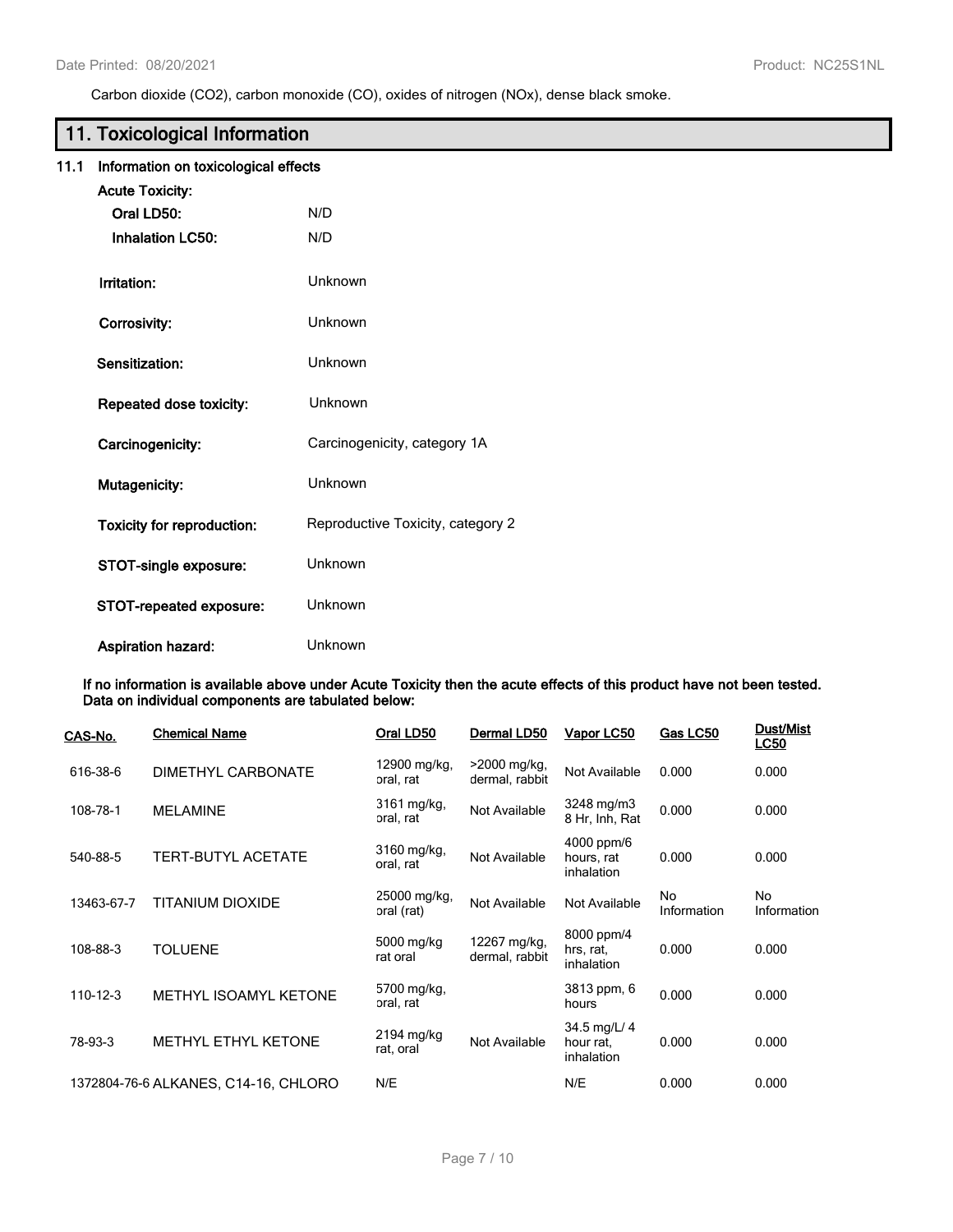| 557-05-1    | ZINC STEARATE                              | >2000 MG/<br>KG. ORAL.<br>RAT | >5MG / 15<br>MINUTES.<br>RAT. INH | 0.000 | 0.000 |
|-------------|--------------------------------------------|-------------------------------|-----------------------------------|-------|-------|
| 142844-00-6 | <b>CERAMIC REFRACTORY</b><br><b>FIBERS</b> | Not Available                 | Not Available                     | 0.000 | 0.000 |

#### **Additional Information:**

No Information

# **12. Ecological Information**

| 12.1                                                  | Toxicity: |                                                                                    |                |                             |                   |                                    |
|-------------------------------------------------------|-----------|------------------------------------------------------------------------------------|----------------|-----------------------------|-------------------|------------------------------------|
|                                                       |           | EC50 48hr (Daphnia):                                                               | Unknown        |                             |                   |                                    |
|                                                       |           | IC50 72hr (Algae):                                                                 | Unknown        |                             |                   |                                    |
|                                                       |           | LC50 96hr (fish):                                                                  | Unknown        |                             |                   |                                    |
| Persistence and degradability:<br>12.2 <sub>2</sub>   |           | Unknown                                                                            |                |                             |                   |                                    |
| <b>Bioaccumulative potential:</b><br>12.3             |           | Unknown                                                                            |                |                             |                   |                                    |
| Mobility in soil:<br>12.4                             |           | Unknown                                                                            |                |                             |                   |                                    |
| <b>Results of PBT and vPvB</b><br>12.5<br>assessment: |           | The product does not meet the criteria for PBT/VPvB in accordance with Annex XIII. |                |                             |                   |                                    |
| 12.6                                                  |           | Other adverse effects:                                                             | Unknown        |                             |                   |                                    |
| CAS-No.                                               |           | <b>Chemical Name</b>                                                               |                | <b>EC50 48hr</b>            | IC50 72hr         | <b>LC50 96hr</b>                   |
| 616-38-6                                              |           | DIMETHYL CARBONATE                                                                 |                | 100 mg/l (Daphnia<br>magna) | 100 mg/l (Algae)  | 100 mg/l (Zebra Fish)              |
| 108-78-1                                              |           | <b>MELAMINE</b>                                                                    |                | No information              | No information    | No information                     |
| 540-88-5                                              |           | <b>TERT-BUTYL ACETATE</b>                                                          |                | No information              | No information    | No information                     |
| 13463-67-7                                            |           | <b>TITANIUM DIOXIDE</b>                                                            |                | No information              | No information    | No information                     |
| 108-88-3                                              |           | <b>TOLUENE</b>                                                                     |                | 6 mg/l (Daphnia magna)      | 12.5 mg/L (Algae) | 5.8 mg/L (Fish)                    |
| 110-12-3                                              |           | METHYL ISOAMYL KETONE                                                              |                | No information              | No information    | 159 mg/l (Fish)                    |
| 78-93-3                                               |           | <b>METHYL ETHYL KETONE</b>                                                         |                | 308 mg/l (Daphnia<br>magna) | No information    | 2993 mg/l (Pimephales<br>promelas) |
| 1372804-76-6 ALKANES, C14-16, CHLORO                  |           |                                                                                    | No information | No information              | No information    |                                    |
| 557-05-1                                              |           | <b>ZINC STEARATE</b>                                                               |                | No information              | No information    | No information                     |
|                                                       |           |                                                                                    |                |                             |                   |                                    |

# **13. Disposal Considerations**

**13.1 WASTE TREATMENT METHODS:** Do not burn, or use a cutting torch on, the empty drum. If recycling is not practicable, dispose of in compliance with local regulations. Dispose of in accordance with local regulations. Empty containers should be taken to an approved waste handling site for recycling or disposal.

142844-00-6 CERAMIC REFRACTORY FIBERS No information No information No information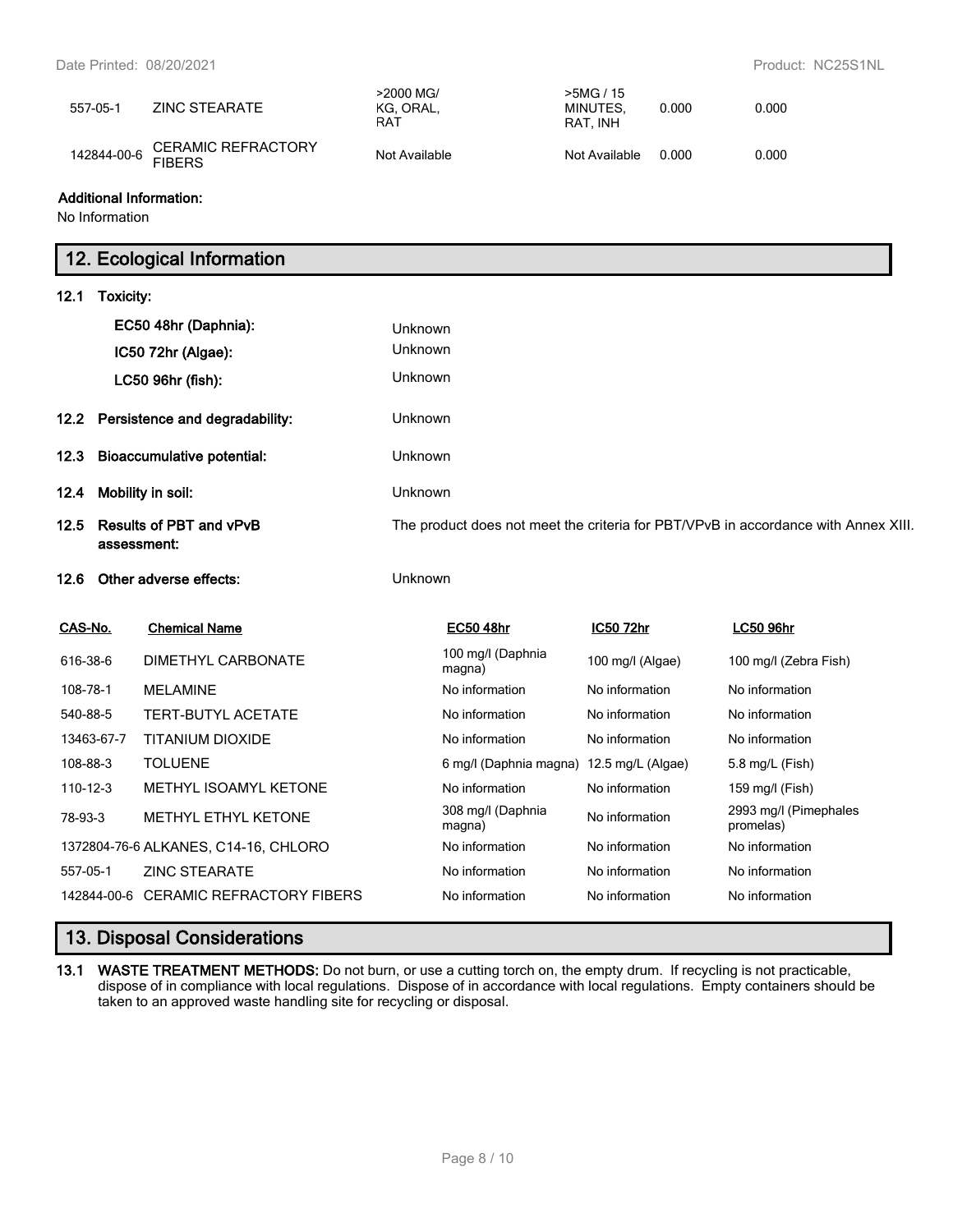# **14. Transport Information**

| 14.1 | UN number                                                                   | <b>UN 1263</b> |
|------|-----------------------------------------------------------------------------|----------------|
|      | 14.2 UN proper shipping name                                                | Paint          |
|      | <b>Technical name</b>                                                       | N/A            |
|      | 14.3 Transport hazard class(es)                                             | 3              |
|      | Subsidiary shipping hazard                                                  | N/A            |
|      | 14.4 Packing group                                                          | PG II          |
| 14.5 | <b>Environmental hazards</b>                                                | <b>Unknown</b> |
|      | 14.6 Special precautions for user                                           | <b>Unknown</b> |
|      | EmS-No.:                                                                    | $F-E. S-E$     |
| 14.7 | Transport in bulk according to Annex II<br>of MARPOL 73/78 and the IBC code | Unknown        |

# **15. Regulatory Information**

**15.1 Safety, health and environmental regulations/legislation for the substance or mixture:**

# **U.S. Federal Regulations: As follows -**

## **CERCLA - Sara Hazard Category**

This product has been reviewed according to the EPA 'Hazard Categories' promulgated under Sections 311 and 312 of the Superfund Amendment and Reauthorization Act of 1986 (SARA Title III) and is considered, under applicable definitions, to meet the following categories:

Flammable (gases, aerosols, liquids, or solids), Carcinogenicity, Reproductive toxicity

#### **Sara Section 313:**

This product contains the following substances subject to the reporting requirements of Section 313 of Title III of the Superfund Amendment and Reauthorization Act of 1986 and 40 CFR part 372:

| <b>Chemical Name</b> | CAS-No.  | <u>%</u> |
|----------------------|----------|----------|
| <b>TOLUENE</b>       | 108-88-3 | 3.29     |

## **Toxic Substances Control Act:**

All components of this product are either listed on the TSCA Inventory or are exempt.

This product contains the following chemical substances subject to the reporting requirements of TSCA 12(B) if exported from the United States:

#### **Chemical Name CAS-No.**

ALKANES, C20-28, CHLORO 2097144-43-7<br>ALKANES, C14-16, CHLORO 2007 2097144-43-7 ALKANES, C14-16, CHLORO

# **U.S. State Regulations: As follows -**

#### **New Jersey Right-to-Know:**

The following materials are non-hazardous, but are among the top five components in this product.

| <b>Chemical Name</b>    | CAS-No.      |
|-------------------------|--------------|
| AMMONIUM POLYPHOSPHATE  | 68333-79-9   |
| PENTAFRYTHRITOI         | 115-77-5     |
| ACRYLIC COPOLYMER       | 60381-61-5   |
| ALKANES, C20-28, CHLORO | 2097144-43-7 |